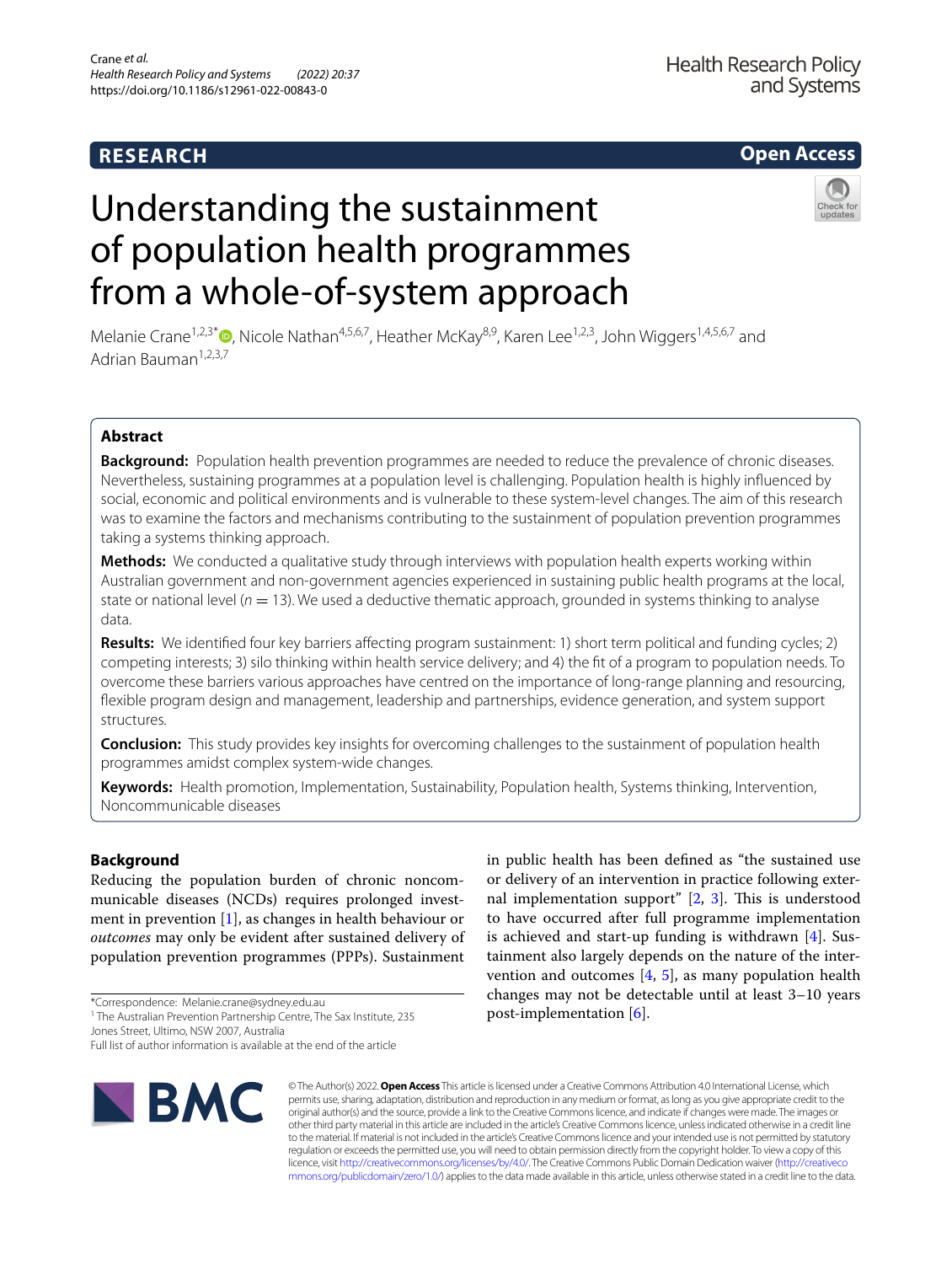Sustaining individual PPPs is a challenge. Efective programmes may evolve or be terminated, as funding, political or organizational priorities, or public support change over time [[7,](#page-10-6) [8\]](#page-10-7). Termination may be an appropriate policy or resourcing decision, particularly if the programme is less efective delivered at scale, sometimes described as "voltage drop" [[9,](#page-10-8) [10](#page-10-9)]. However, more often PPPs are terminated as a result of funding ending, or a lack of support from policy-makers, agency leaders or community [[7\]](#page-10-6). If PPPs are terminated prematurely, they may fail to elicit individual health benefts [\[11](#page-10-10)] or positive return on investment [[6\]](#page-10-5).

Several frameworks and tools have been devised to identify or measure factors that facilitate or hinder sustainment of public health programmes [[2,](#page-10-1) [9,](#page-10-8) [10](#page-10-9), [12](#page-10-11)[–14](#page-10-12)]. Others have been designed to assist decision-makers in assessing the sustainability of individual programmes [\[8](#page-10-7), [15,](#page-10-13) 16. These frameworks include intervention characteristics (e.g. components, adaptations, ft and cost), provider characteristics or inner context (e.g. funding, leadership support, champions and organizational capacity), processes (e.g. partnerships, communication, evaluation, planning) and the outer context (e.g. sociopolitical environments, polices and legislation)  $[3, 10, 12, 17]$  $[3, 10, 12, 17]$  $[3, 10, 12, 17]$  $[3, 10, 12, 17]$  $[3, 10, 12, 17]$  $[3, 10, 12, 17]$  $[3, 10, 12, 17]$  $[3, 10, 12, 17]$ . The most prominent sustainability factors identifed in the last 20 years of health promotion are organizational and delivery process factors [[18](#page-10-16)]. However, these factors have been derived primarily from implementation studies of small-scale community-level settings [[10,](#page-10-9) [19](#page-10-17)].

Less is known about how prevention programmes are sustained at the population level [[4,](#page-10-3) [10](#page-10-9), [20\]](#page-10-18). Population health focuses on population determinants and "system variables" that afect health [[21,](#page-10-19) [22](#page-10-20)]. PPPs are programmes delivered at a city, state or national level, or other broad grouping, to afect health outcomes or health determinants distributed across the population [\[21](#page-10-19)]. These are relevant to policy-makers, and often require careful resource allocation. It is the complexity of public health problems, like obesity, which necessitate PPPs that use whole-of-system approaches to coordinate action across multiple levels, actors and agencies [\[23](#page-10-21)]. As "whole-of-system" programmes, PPPs are often facilitated by an overarching organization and a network of actors/agencies driving delivery (e.g. a statewide diabetes prevention programme delivered across the state population by local health service partners and community organizations)  $[24]$  $[24]$ . Thus, in PPPs, whole system-level factors come into play, introducing complex multiple intervening infuences on delivery [\[12](#page-10-11), [13,](#page-10-23) [25](#page-10-24)]. As such, what we know about linear infuences of sustainment may no longer apply to PPPs [\[26](#page-10-25)]. In these circumstances, it is the context or *system dynamics* of what has been sustained and why, that is most important [\[27\]](#page-10-26).

How interventions are sustained across the health system is a knowledge gap which we sought to address in this study. Our aim was to explore the factors and mechanisms contributing to sustainment of prevention programmes at this population level of intervention. Specifcally, we explored the health system context for sustaining PPPs and the relationship between real-world experiences and current theoretical understanding. To guide the study, we applied a "systems thinking" lens. Systems thinking is an approach to understanding the behaviour of a complex system—"its elements, interconnections and purpose" [\[28](#page-10-27)]. Systems thinking has become an important framework for solving complex disease prevention issues [\[29](#page-11-0)[–31](#page-11-1)]. Specifcally, this involved looking at how the system for sustaining PPPs functions, the interconnected processes and the relationships that enable it to "run the way it does" [\[28](#page-10-27), [32](#page-11-2)].

#### **Methods**

#### **Context**

Health promotion in Australia involves the health system, local municipalities, state and national government and nongovernmental organizations (NGOs), advocacy groups, professional bodies, universities, training and funding agencies. Each state system has diferent organizational structures to promote health. Some states, like Victoria and Western Australia, have established semiindependent state health promotion funding bodies (e.g. VicHealth, Healthways), while other states have embedded health promotion into the government service delivery structure, sometimes through partnerships with universities to create implementation laboratories [[33](#page-11-3)] that implement and evaluate health-promoting activities.

#### **Study design, participants and recruitment**

We undertook a qualitative study engaging practitioners and decision-makers in public health in Australia with experience in population health. We used purposive sampling techniques to recruit a range of prevention experts from diverse organizations and who worked at diferent levels within health promotion (i.e. local, state or national level). Using initial networks, we identifed prominent prevention practitioners or decision-makers (stakeholders) within Australia, supplemented by other recommendations by initial participants. Eligible participants were selected based on having experience at the population level and/or working in a management position for more than one term of government (i.e.>3 years), and whose role was to oversee the delivery of PPPs. Prospective participants were sent an information statement via email to consider participation and were called to confrm their interest and schedule the interview. Invitations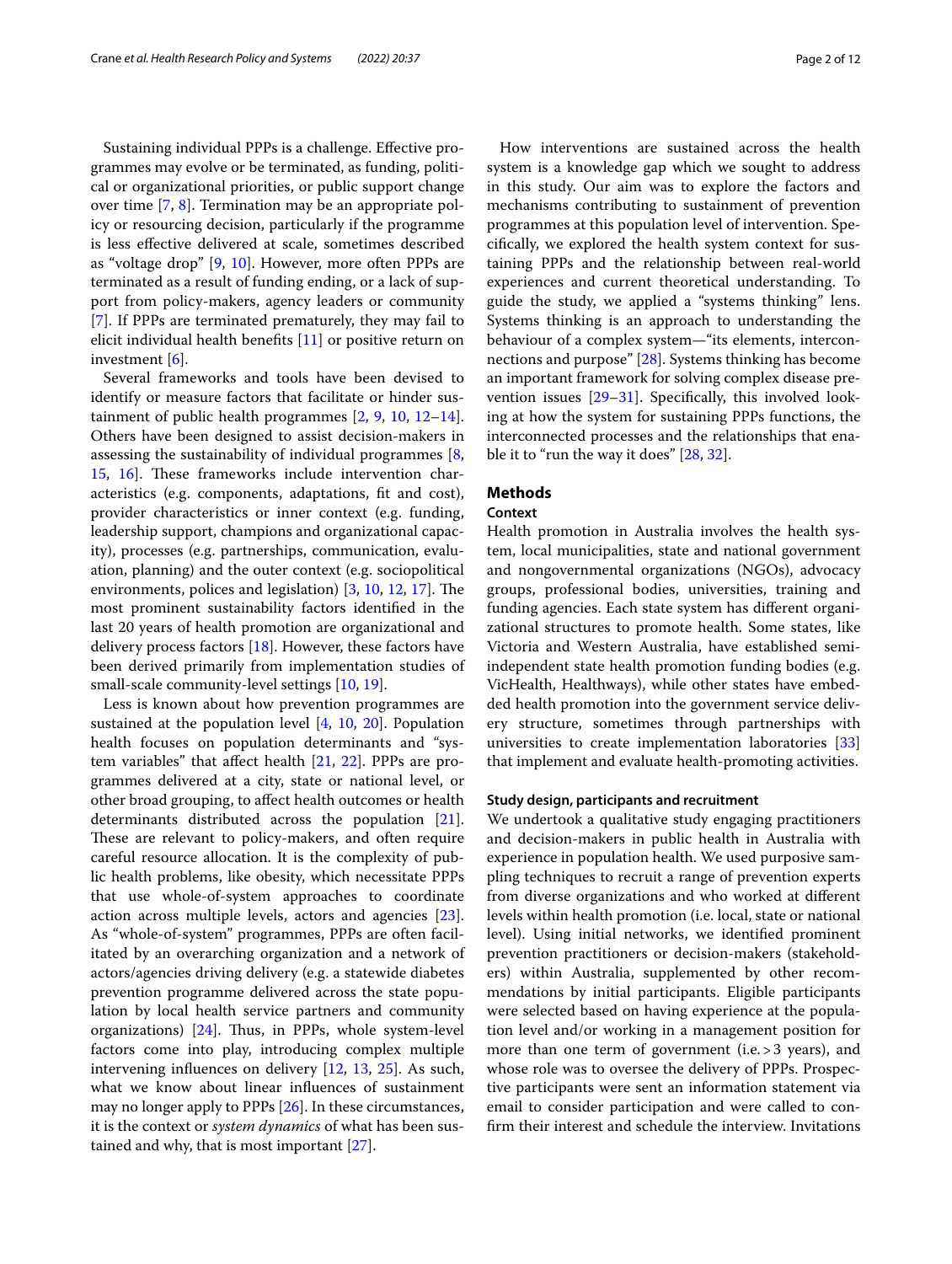to participate in the study continued until we reached a saturation of ideas.

#### **Data collection**

One-on-one video interviews were conducted with consenting participants between June and August 2020 using Zoom software. All interviews were conducted by one experienced qualitative researcher (MC). Participants provided verbal or written consent before the interview was conducted. Interview were audio-recorded and took 52 minutes on average to complete.

We developed a semi-structured interview guide to examine the factors infuencing PPP sustainment. We invited study participants to refect on their experiences while managing, implementing or sustaining public health intervention(s) throughout their career. Participants were asked to consider PPPs that were/were not sustained as changes in government or government priorities or social, political or technological changes occurred. The interviewer took field notes during the interviews to inform the analysis and used follow-up questions to prompt the participant.

We developed our interview questions by using the Program Sustainability Assessment Tool (PSAT) as a guide. The PSAT is a quantitative instrument developed to assess the sustainability of public health programmes. The PSAT comprises eight domains/subscales of factors associated with the sustainability of public health programmes [\[15](#page-10-13)]. Interview questions were designed to explore the infuence and importance of these domains with respect to PPPs the participant had managed, with a focus on how/whether disruption in the system implementation afected programme sustainment. We explored programme vulnerability to system changes, such as changes in government leadership or political priorities, or social changes, such as that recently created by the COVID-19 pandemic. The PSAT domains we assessed included the role of partnerships; socialpolitical support from decision-makers and stakeholders; funding for ongoing programmes; strategic planning for sustaining implementation; organizational processes, learning and resilience; programme adaptations; the role of programme evaluation and research; and communication strategies; as well as soliciting general refections on sustainment and key learnings (Additional fle [1\)](#page-9-0). Coauthors (MC, NN and KL) pilot-tested and refned all interview questions prior to the start of the study.

#### **Data analysis**

We transcribed interview recordings verbatim and checked for accuracy. We applied thematic analysis methods using a deductive framework to explore the system dynamics of the data. Specifcally, we considered the

system context driving sustainment [[34](#page-11-4)]. In applying a systems-thinking framework, we did not seek to explore the system "stock-and-fow" structures or rules [\[28](#page-10-27)], but the broader contextual functioning of the system contributing to sustainment. MC reviewed transcripts and recordings and made initial observations, then used line-by-line coding with descriptive words or phrases to describe data segments to develop an analytical framework of constructs from which to derive higher-level codes [[35\]](#page-11-5). We compared diferences between the various participant "actors", their level in the system (local, state, national) and their role (decision-maker, government or nongovernmental health promotion practitioner, researcher) and their interactions. MC reviewed initial coding and emerging themes with co-authors (NN and KL). Key themes and interpretations were then discussed with all co-authors as a process to establish theoretical notes. We refected on the themes that emerged from our experience managing PPPs or infuencing health promotion practice at some level or capacity and considered the correlation of fndings with the existing theoretical base through the PSAT. All participants responded to the invitation to check qualitative themes and provide feedback. Participants affirmed the findings, and some provided further examples or detail on their understanding of state and local diferences. We used NVivo software (QSR International Pty Ltd. version 12, 2018) to code and explore analysis.

### **Results**

#### **Participant characteristics**

We identifed 14 eligible stakeholders. At the recruitment stage, one eligible stakeholder did not respond when contacted. All stakeholders who did respond agreed to participate in an interview. In total, we conducted 13 interviews with stakeholders who were governmental  $(n=7)$  and nongovernmental  $(n=6)$  health promotion experts. They held senior leadership  $(n=6)$  or mid-management  $(n=7)$  roles within their organization. Many participants had experience in both government and NGOs, and all had been in public health for at least 10 years. Four participants had a position with a research focus or adjunct academic position. Most participants were female  $(n=10)$ , and most were from the state of New South Wales (NSW) (*n*=8).

#### **Key barriers to sustaining population prevention programmes**

From the exploration of factors, we identifed four key barriers to the sustainment of PPPs: (1) short-term political and funding cycles, (2) competing interests, (3) silo thinking within the health system delivery, and (4) population ft. We summarize these fndings in Table [1](#page-3-0).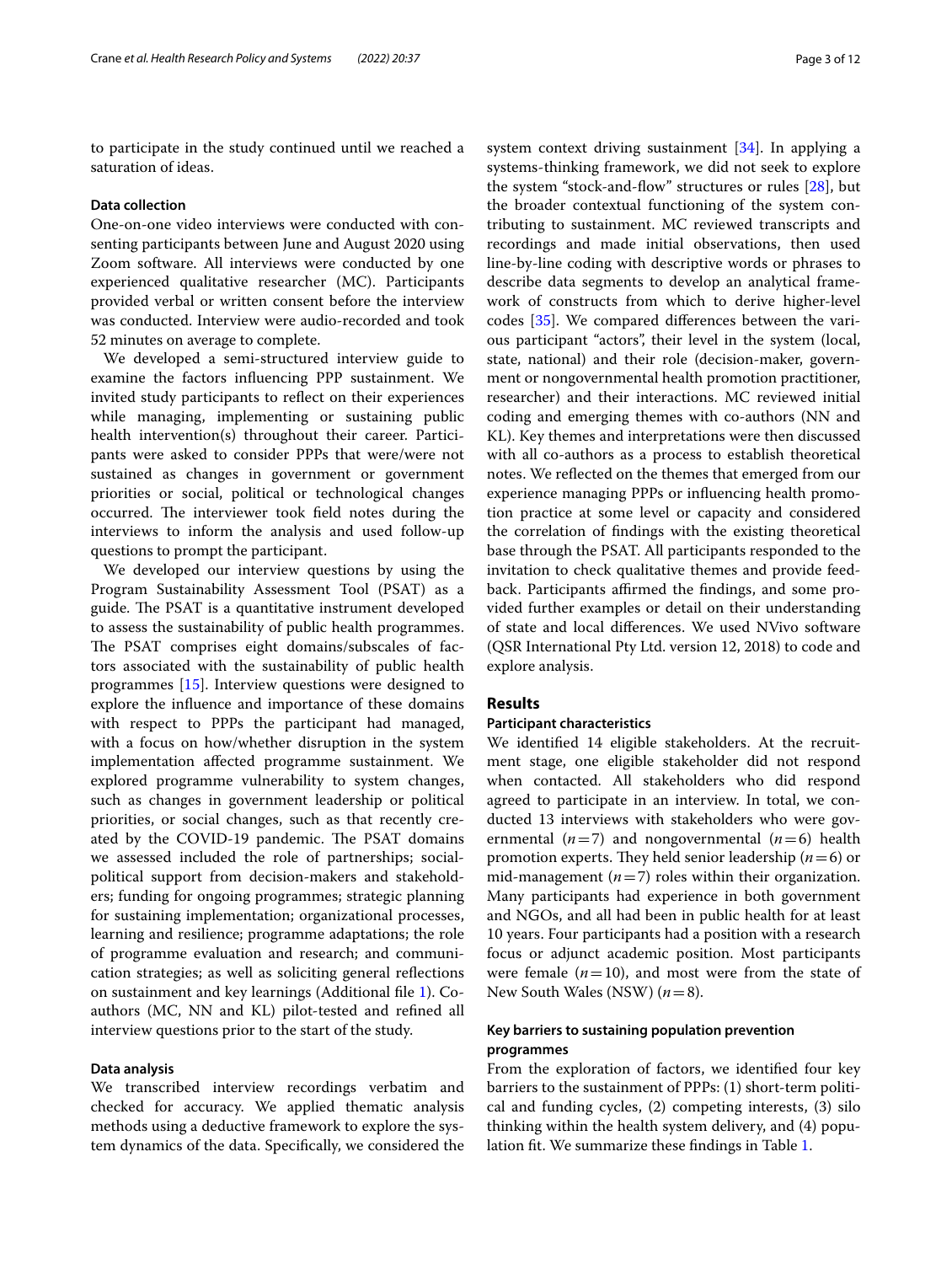<span id="page-3-0"></span>

|  |  | Table 1 Summary of key barriers and corresponding enablers for sustaining population prevention programmes |  |  |  |
|--|--|------------------------------------------------------------------------------------------------------------|--|--|--|
|  |  |                                                                                                            |  |  |  |

| <b>Barrier</b>                          | <b>Enabler</b>                                                                                     | <b>Summary description</b>                                                                                                                                                                                                                                                                      |
|-----------------------------------------|----------------------------------------------------------------------------------------------------|-------------------------------------------------------------------------------------------------------------------------------------------------------------------------------------------------------------------------------------------------------------------------------------------------|
| Short-term political and funding cycles | Long-range planning, evidence-building and part-<br>nering                                         | Long-term planning in terms of strategic resourc-<br>ing and internal funding reduces staff turnover and<br>knowledge loss. Partnering with other organizations to<br>help alleviate reduced resourcing burdens. Evidence of<br>PPP impacts can help to support ongoing programme<br>investment |
| Competing interests                     | Organizational/political leadership, public support,<br>collaboration and strategic implementation | Communication channels with senior management<br>and public to promote health promotion and PPP<br>benefits. Working with other sectors at the policy level<br>and partnering with end-user organizations to deliver<br>programmes as routine                                                   |
| Silo thinking                           | System structure and supports                                                                      | Using a systems approach to harness the support of<br>the whole health system through support structures<br>such as policies, strategy planning documents, service<br>agreements, funding, infrastructure, communication<br>channels and relationships                                          |
| Programme fit in the population         | Flexible programme delivery, broad focus, local<br>adaptability and agility                        | Broad multicomponent PPPs at scale to withstand<br>change and flexible to the changing contextual and<br>local needs                                                                                                                                                                            |

*Note*: Table is presented as a summary but is not intended to show a linear relationship

#### *Short‑term political and funding cycles*

Political and economic environments in which PPPs were implemented was highlighted by most as a fundamental population health challenge. A few of the participants explained that programmes designed to change health behaviours and reduce NCDs generally require a long-term programme efort. However, this was not achieved in practice. PPPs were most often planned for short-term implementation, supported by shortterm funding (usually 3 years maximum) and measured against short-term outcomes. Thus, programmes had limited capacity to improve health in a cost-efective way. The implication of short-term programmes and funding cycles discussed by a few was that it generated stafng insecurity. In turn, a short-term workforce resulted in corporate memory loss. "Short-termism" was broadly discussed by participants working across the national and state level, in government and NGOs, where funding streams, grants and commitments were time-bound. One manager mentioned that this shortterm approach was often used as a way to minimize potential risks to organization fnances or reputation. However, they also stated that health promotion tended to be too risk-averse.

*Diet and obesity interventions are incredibly complex and they're multi-caused and there are diferent levels. So the interventions that are required are likely to be interventions that require many decades of intervention. #11 State NGO manager* The short-term funding cycles can actually breed, *in some respects, bad practice. So, what you're actually developing and what you're looking to* 

*implement is infuenced by the fact that you only have 3 years. You might go for low-hanging fruit, you might go for solutions that you might not have gone for if you knew you had a longer period of time. You don't learn from your mistakes. You don't get to evolve and massage and improve your initiative. #13 National NGO senior manager*

The political environment was a key contributor to programme sustainment. Participants spoke of the challenges in sustaining PPPs when government priorities changed. State government priorities dictate the direction of health services and public health. Publicly administered PPPs either adapt to ft with government priorities or risk being terminated. Termination was not necessarily viewed as a negative: half of the participants noted the need to end programmes that were unproductive, or "refresh them" to "sustain impact appropriately".

NGOs could support programmes being continued despite new political priorities. However, priority changes often stretched public health funds and resources. Political interest in a health issue or programme was not always regarded favourably. Some participants were concerned that partisan programme popularity might reduce the likelihood of retaining support for a PPP should a change in government leadership occur.

A general response was to persevere through fuctuating political or social climate cycles and accept short incremental "wins". Potentially longer-term funding, such as that provided by Australia's National Partnership Agreement on Preventive Health (NPAPH), was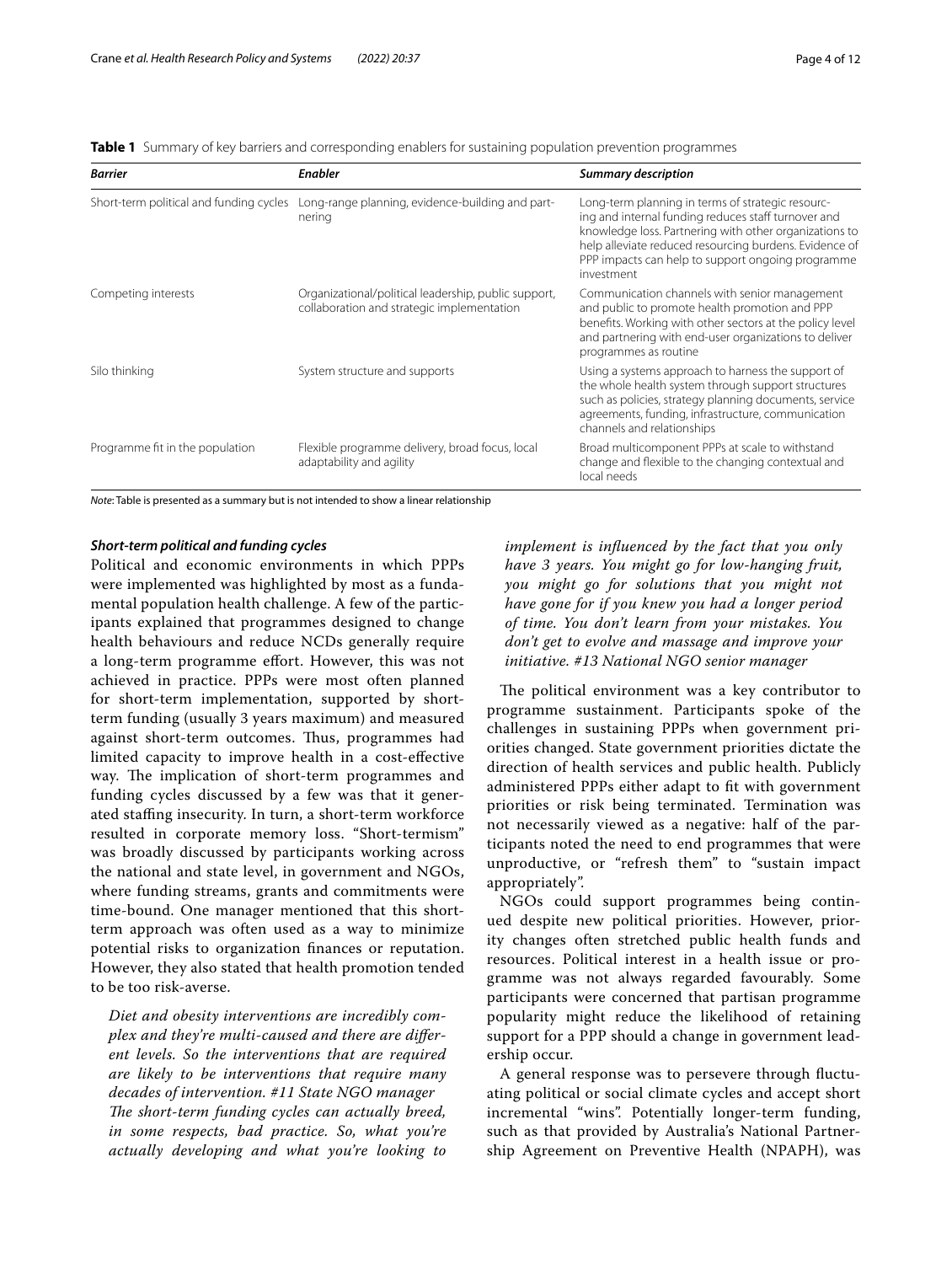mentioned by most participants as a major driver of PPP implementation—and may have been perceived as a stable environment for PPPs. (The NPAPH was established in 2008 with an investment of \$873 million to prevent lifestyle-related risk factors for NCDs for state PPPs. It was abolished in 2014 with a change in government [\[36](#page-11-6)]. While there was some shock at sudden funding loss, those in senior leadership were not surprised by the transience of the NPAPH).

#### *Competing interests*

Given "scarce health resources", competing for funding and resources with other priorities in health (or government ministries more broadly) was perceived as a constant challenge. Within health, PPPs competed with other public health and health service priorities with immediate or short-term visible impacts on health, having longer-term outcomes often beyond the tenure of senior health service executives or political leaders.

Participants recognized that senior leadership strongly infuenced the extent to which health promotion was supported or sustained. Some participants spoke about the health promotion background or experience of current or former executives as infuencing whether PPP received support.

*I think one of the things that can interfere is of course how much your executive are on board with health promotion, and that's certainly seen us with stronger or maybe sometimes the strategies are diferent, and I think for health promotion you really have to be constantly looking up ways to promote yourself. #04 Local health manager*

Competing priorities existed outside the health sector, as population health strategies to address health determinants often required actions outside the jurisdiction of health departments and health ministers. Infuencing these meant engaging politicians with diferent priorities. One example was the need to work with a government office responsible for liquor licensing to reduce the health harm from alcohol use, whose responsibilities also intersect with other government priorities including the night-time economy. Participants in senior government positions noted a greater need to communicate with counterparts in other sectors to support public health programmes. Mature thinking about the role of other organizations in health promotion, and caution about the capacities and interests of other agencies, was also deemed important.

*We get caught up in our sense of what we're doing health is the most important thing and that education should be doing this and transport should be*  *doing that, etc. And I think it's that question about when you're working with other people, health's not their core business… But they've got their organizational priorities and they've got the things that they have to deliver. #06 State government senior manager*

#### *Silo thinking within the health system*

The sustainment of PPPs across the health system was described as "passing responsibility" to another organization or another part of an organization, as a way of programme institutionalization. This "downstream" approach was described by nearly half of participants as a function of ensuring sustainment, either from state to local government or from NGO to other community organizations. One state-level manager noted a common mindset in their organization that, as soon as fscal responsibility for a PPP was transferred to the local health services department, state responsibility ended. Programmes were sustained by transferring programme costs and responsibility to other sectors such that the PPP was "embedded in a sector". Such thinking came at the expense of value, in terms of the economies of scale and efficiency.

Implications of compartmentalized programme actions and activities was refected in funding needs. Funding was discussed as either "critical" or "mildly necessary" to sustain PPPs. This view depended on the level that the person worked within the health system. Those in state oversight positions did not perceive funding as a barrier to sustaining PPPs. They looked to other mechanisms such as policies or partnerships to achieve programme sustainment, whereas those in local government health services or NGOs viewed funding as essential to sustaining PPPs. This strongly influenced the way these groups related to funders including state government. Four participants mentioned that innovations were risks that local-level government and NGOs were cautious about, as they could jeopardize potential funds.

*I think for NGOs it has to come down to funding. There has to be a commitment for funding if NGOs are to deliver something. #10 State NGO manager Just don't do anything too fashy that can be aligned with one particular government or one particular minister, which is really hard because they want you to do that work because they want the profle. … big fashy things don't survive because when there's a change—even with the new CEO [chief executive officer]—the new one wants to make their own mark. So that doesn't continue, the new stuf does. #11 State NGO manager*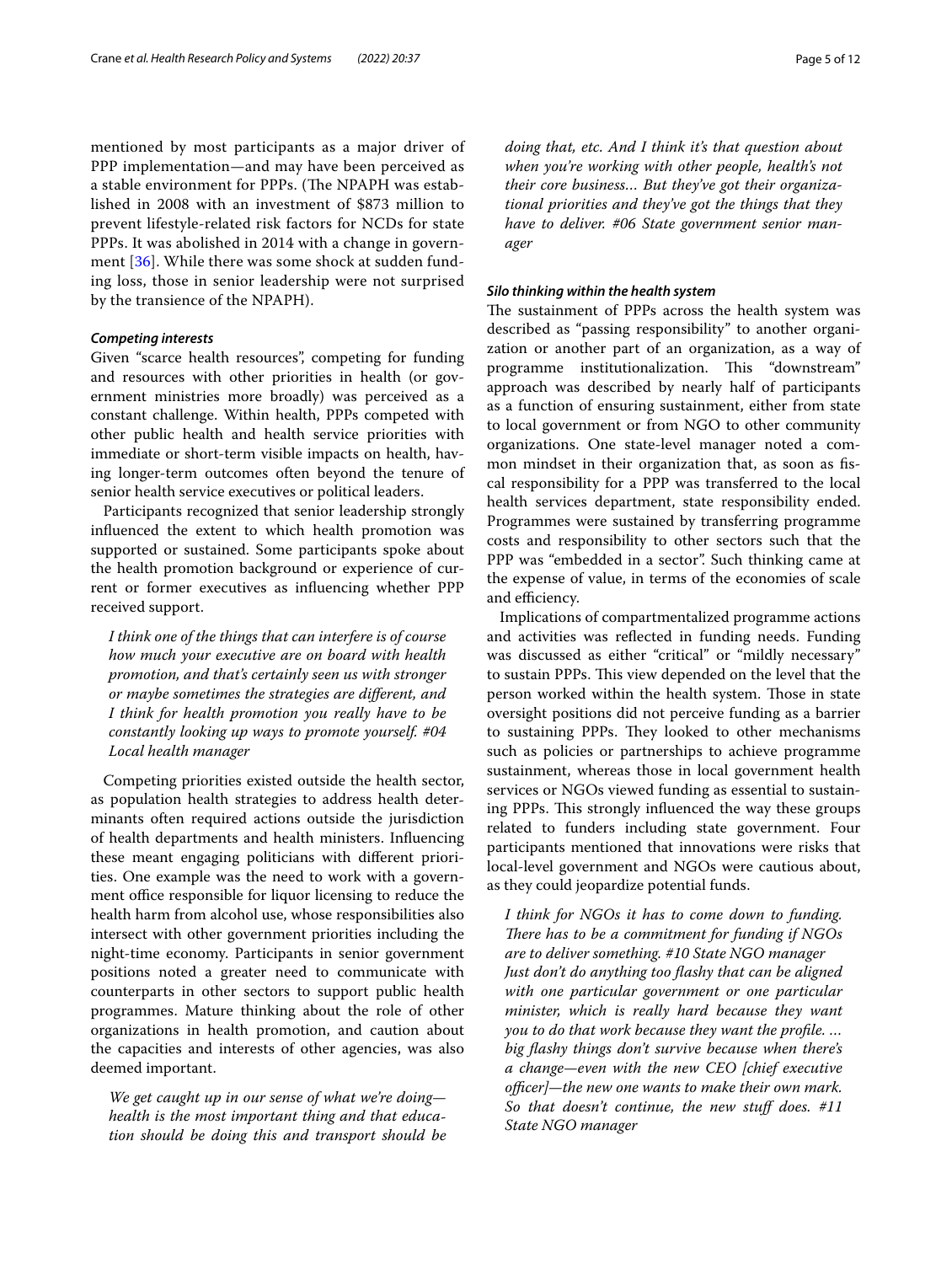Failure to recognize the role and value each part of the larger system required to implement and maintain largescale programmes created tensions between levels of government and between government and NGOs. The local delivery managers felt that the state operating team generally did not understanding contextual issues that influenced the delivery of PPPs at the local level. This was said to result in unachievable key performance measures and programme outcomes in some areas.

*We started seeing, "this is the programme", "these are the practices". It became much more regimented around "this is what the programme looks like", "these are the deliverables", "this is the outcome we're looking for and you will be assessed … and whether they pass or fail are based on whether they meet the practices"... I was burning out staff trying to get this model to work. #09 Local health senior manager If we're the local implementers, it should all sing together, we should be a band. We should be a very good band or orchestra, whatever you want to call us, diferent components… But down here we're probably all the ones making the—they might be the bigger sound, we're doing all the blending… #04 Local health senior manager*

#### *Population ft*

All the participants were managers responsible for a suite of PPPs, and it was widely accepted that no one PPP alone could efectively address population-level NCD prevention. Individual PPPs were viewed as a component of a wider population health commitment. Many participants spoke about the fact that sustaining health promotion was more critical, and of higher priority, than sustaining a specifc PPP—which placed single programmes or programme elements at risk for defunding.

PPPs designed for a specific purpose were difficult to adapt to changing population needs or align with new priorities—this was mentioned by many of the participants in the context of the current COVID-19 crisis and lockdown measures, where many PPPs they managed were only designed to be delivered face-to-face. One participant explained that PPPs were generally developed with a specifcally defned format and purpose. As such, some participants considered it necessary to retire those programmes. Other participants mentioned their caution about committing to long-term partnerships where they may be locked in to contracts and unable to adapt the programme. Regardless, some programmes [Cancer Council skin cancer prevention programme and the Heart Foundation's Jump Rope for Heart] were successfully delivered over decades.

*We set them up initially to deliver against certain outcomes, and often there is radical changes, particularly in how people consume information, their lifestyle factors, even the people who come into the programme. #05 State government manager Health promotion, it's never one single thing that it's going to make a diference. It's all those things happening at once. #10 State NGO manager*

The delivery of PPPs at scale, directed by state- or national-level teams across local health services, ofered advantages and disadvantages for sustainment. Many of the participants noted that localized small-scale PPPs were more easily terminated, whereas PPPs delivered at scale across local levels could better withstand political pressures, especially if they had a greater public profle and a central implementation structure. However, lack of local health service teams' involvement in decisions on statewide PPPs was considered by local-level managers as a potential barrier to PPPs fitting local contexts. These participants asserted that their knowledge of local issues and capacity to adapt at-scale PPPs to their local population context would ensure not only implementation but also ongoing sustainment. From a resource management perspective, two senior managers noted that while resourcing of at-scale state-led programmes was more stable, it was critical for staff to spend time across more than one PPP to ensure job variety, and therefore staf retention.

*Because otherwise it's like that little thing of, "Well, that's just a little thing over here, and yeah, that'll be sad if that goes,"… But with some of these fagship programmes—I mean they can't all be big programmes, they all have to start somewhere as well—but these as fagship programmes … part of the reason why it was able to survive. #06 State government senior manager*

## **Key enablers for sustaining population prevention programmes**

Several approaches were used to overcome barriers to sustainment. We highlight these mechanisms as "enablers" and contextualize them in Table [1.](#page-3-0) However, most participants recognized that the ability to fully address barriers to sustainment required transformational changes in the system—including funding structures, performance measures, planning and design.

#### *Long‑range strategic planning and resourcing*

Strategic planning was important particularly in the face of changeable political, economic and social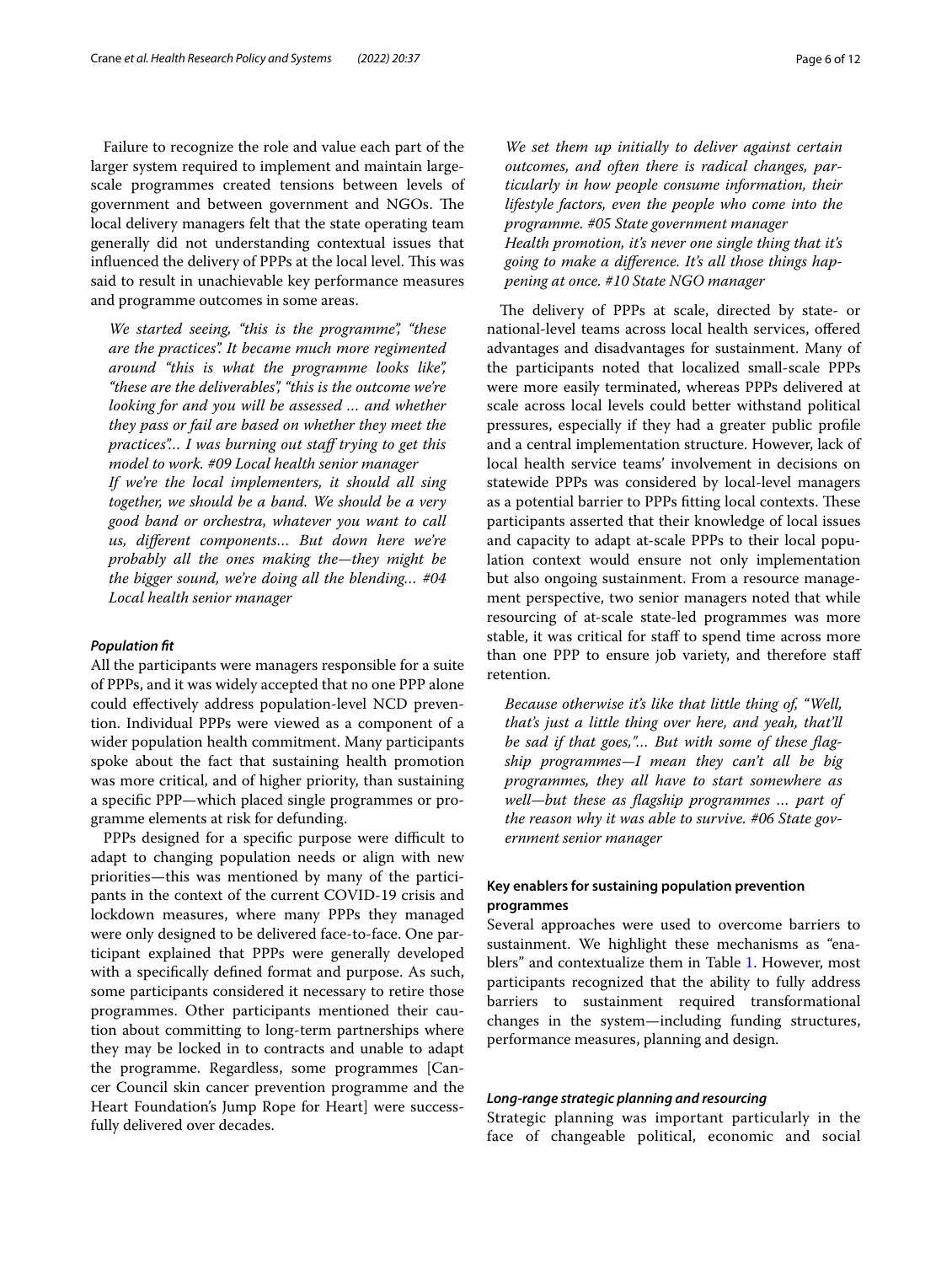climates. Most participants at the various levels spoke pragmatically about how they distributed and allocated health promotion staff and other resources to maximize the capacity to sustain multiple PPPs. Longer-range planning meant looking for partners to share responsibilities and invest in the PPP over time. Embedding PPPs into medium- and long-term strategic documents was also considered an important strategy to sustain PPPs within government organizations. Some participants mentioned using formalized partnerships with local agencies and community organizations to support PPPs. Service agreements were mentioned by some local and NGO managers as a mechanism to embed programme delivery into local health services. Key performance indicators for PPPs were mentioned by the state government managers to clearly identify programme deliverables. State and local government health managers viewed NGOs as important partners despite political changes and challenges. NGOs viewed themselves as more resilient to government disruption or change; they fostered bipartisan political relationships to remain flexible and sustain their programmes.

*In the NGO sector, where we are perhaps, we are subject to economic fuctuations and to some extent, changes of government because of government funding, but generally speaking we can make longer-term commitments because a change of government doesn't afect what we choose to prioritize. #13 National NGO senior manager*

*Having a commitment for whoever it is to deliver it—it doesn't always have to be NGOs—but it needs to be a long-term commitment. And build in that evaluation so that at the end of the 4 years of funding …they [decision-makers] can see what realistic impacts it has had so that they can continue on. Because they might not see a decrease in prevalence within 4 years. #10 State NGO manager*

#### *System support and structure*

Most participants viewed population health from a "systems perspective". That is, when they described their role or that of others, they spoke about it as part of a complex health system, with many levels and where diferent organizations contributed to PPP delivery and sustainment. This contrasted with "silo thinking", as PPPs were discussed in terms of multilevel implementation by multilevel implementers.

This perspective was enabled by "system structures", such as governance structures and processes, and local community setting services. System supports mentioned included policies, strategic planning documents, and service agreements and quality frameworks, sustainable funding, health promotion institutions and other mechanisms or "infrastructure scafolding". Intangible supports, such as relationships, were also mentioned by most as the key mechanism sustaining PPPs across levels. These supports seemed to be used to enable statewide PPPs to withstand the pressures of competing priorities, and improved the ft of PPPs to local contexts. State-level support to deliver a PPP across local municipal networks was mentioned by two local-level health service managers to make it easier for local-level health providers to allocate time and resources.

*What matters more than anything else is the systems that sit behind that intervention. So, to what extent are there robust medium- to long-term implementation plans, funded action plans, robust institutions …institutional and governmental systems—building blocks without which, or in the absence of which, sustainability is really difcult. #13 National NGO senior manager*

*So, for us, we implement state programmes, and with the funding that we get for those programmes, that is a sustainability strategy because it's funded…. Te health promotion directors will also want it in writing … it's really important for us to use as evidence when we try to protect our budgets. #04 Local health senior manager*

#### *Flexible design and management*

While it was critiqued by some as not currently occurring or not occurring adequately, half of the participants suggested that evolving population health needs could be met through "inbuilt" capacity for programme adaptability. Flexibility was discussed by most as necessary in terms of how at-scale PPPs are designed and implemented to fit local contexts. This included how stateled programmes were delivered in local health services or how NGO or local health service programmes were delivered by smaller community organization partners. From a management perspective, one way of increasing flexibility while maintaining fidelity at scale within state-led programmes, as one state programme manager describes, was to use a "tight–loose–tight" approach (i.e. enabling "loose" adaptable programme activities within the confines of core "tight" activities). The local implementers also described that approach as essential because local populations and their needs difer. Flexibility provides the opportunity for testing diferent implementation approaches in specifc contexts, without which programmes were likely to fail.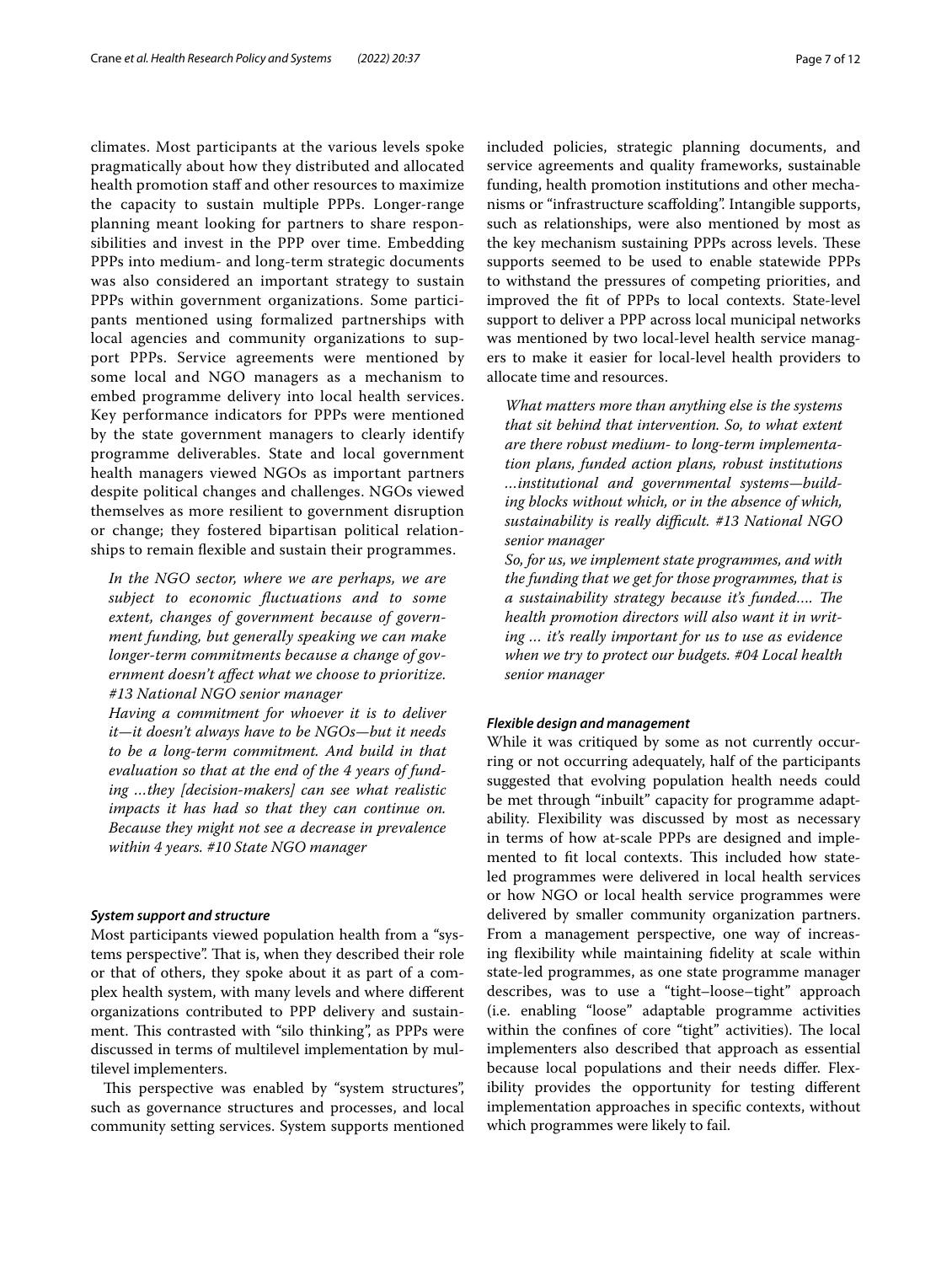There's a point at which they need to be refreshed, or *reinvigorated, or revised in some sort of constructive way. #05 State government senior manager The funding goes to the health districts and they're* told what they need to deliver, that's the "tight". The *"loose" is "do it as you see ft", but obviously with a lot*  of support and involvement in the office. The "tight" *is you now have to report on your performance indicators, and formally report on those. #03 State government manager*

#### *Leadership*

During a crisis (such as unexpected funding cuts), organizational and political leadership were highlighted by most as key factors that ensured a programme survived. Where political leadership support failed, public support for programmes also helped to infuence decisions. Gaining a public profle and public support was important but viewed as a lower priority than building infuential relationships and communicating programme benefts directly to senior decision-makers.

The one at the top of my list would be high-level sen*ior executive or political support. Without that, no matter how good an intervention is, it's just not going to be sustained, particularly if we're talking about government, but I think the same can apply working in not-for-proft. #01 State NGO area manager*

Relationships between programme managers and senior organizational leadership was regarded as critical to promoting specifc PPP profles and health prevention more broadly. Maintaining relationships with organizational leaders and defending programmes was considered both a necessary and resource-intensive communication activity.

#### *Partnerships*

Non-health partners were deemed necessary to sustain programmes when resources were limited. This was mentioned widely by the NGOs and government managers. It was noted that health may not be the "core business" of partner organizations, and they often had a limited understanding of health promotion. However, overcoming funding or resourcing challenges and reaching end users required the ability to readily partner with community organizations to deliver programmes over the longer term. Finding key people or champions in these organizations was thought to be important at state and local levels. However, relying on individual champions for programme sustainment was mentioned by a few as a risk for the programme's efectiveness and longevity. Four participants stated that for health promotion to remain a priority, PPP actions or activities needed to be routinized, and to do this, organizations needed to clearly identify how PPPs aligned with end-user goals.

*There's no point us inventing something that no one can pick up and is not scalable and can't be funded. So I've got a target agency to make my intervention routine practice…the answer is you design it with your end user, the end-provider organization in mind. #07 Local health senior manager*

*I think the most crucial thing is whatever we are developing in terms of an intervention needs to be part of whatever organization is delivering it, part of their core business. It's just an adaptation of what they do. If it's too diferent, then there's no sustainability. #10 State NGO manager*

#### *Research and evaluation evidence*

Research evidence was broadly mentioned as necessary to design, implement and adapt programmes to achieve best ft for local contexts. Some participants had a research role (i.e. association with a university) which might have explained this thinking, although the importance of embedding research into programme development and its ongoing adaptation to achieve population-level health benefts was prominently discussed by all. Building research into practice was suggested to enable programmes to be continually adapted to meet evolving needs, not just as a token evaluation process. Evaluation and routine data collection were however also discussed by all as necessary to generate tangible evidence of efective PPPs in order to communicate benefts to decision-makers and to sustain funding.

...The key thing there is you build your health pro*motion systems, the organizations, the processes, etc., to integrate research into its governance and build it into its recruitment, build it into its training …in this case research is being part of health promotion. #07 Local health senior manager*

*If I have a programme evaluation that is demonstrating a programme to be efective beyond reach …it increases the likelihood for me of either at least protecting it, if not ideally actually increasing or sustaining investment into the long term. Tat makes a really huge diference compared to a programme that isn't evaluated. #11 State NGO area manager*

#### **Relation to existing frameworks**

Critical examination of the data against the PSAT framework revealed aspects of PPPs similar to and diferent from the determinants defned in the existing literature (Additional fle [2:](#page-9-1) Table S1 for qualitative synthesis). As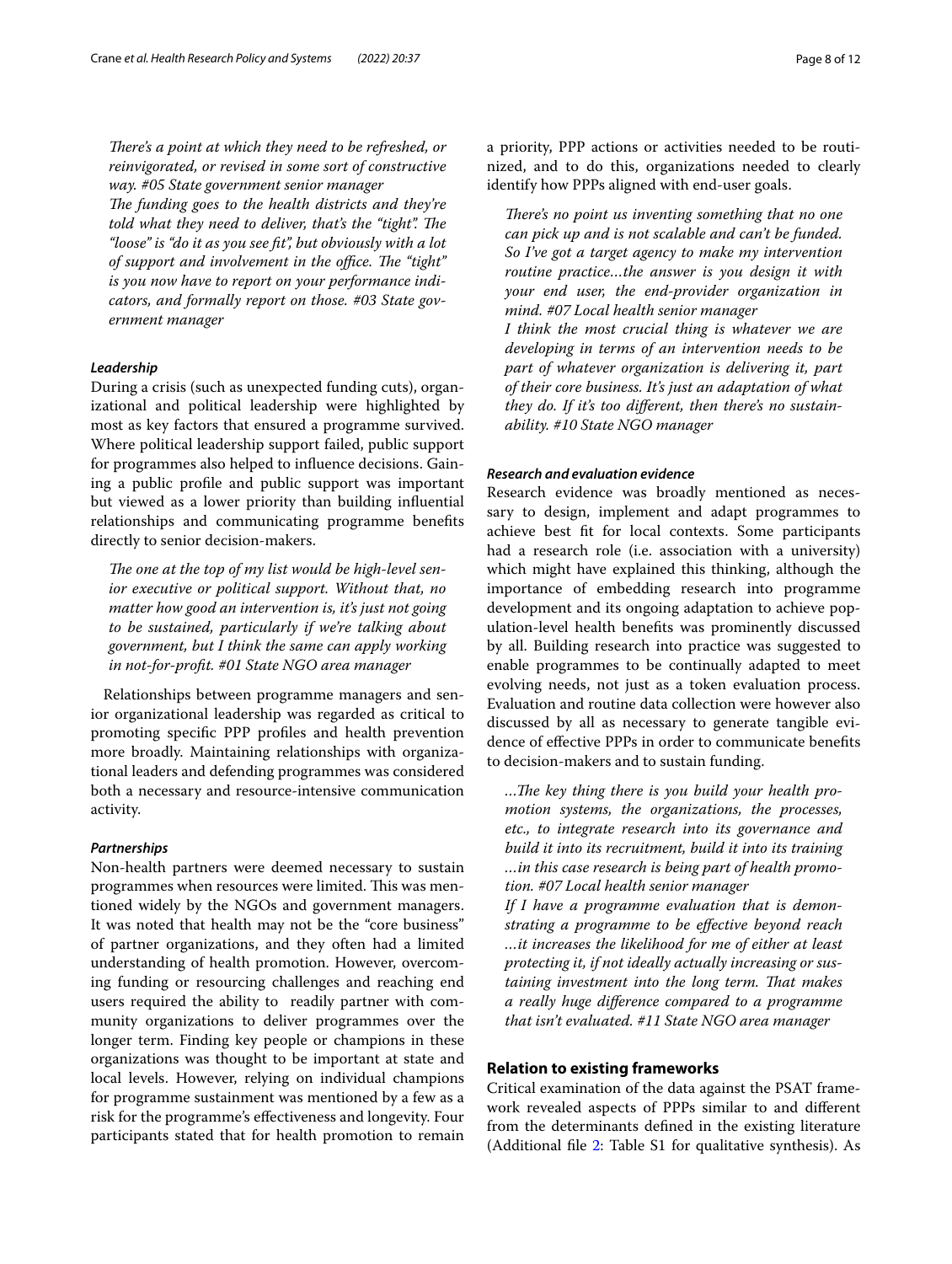an example, strategic planning was obviously used by participants to "guide programme directions, goals and strategies" as defned [[15\]](#page-10-13), although the tension between policies and strategies and agencies across the diferent levels of the system was also evident—as discussed above. The importance of partnerships, funding stability, leadership, research, support structures, adaptation and communication were all discussed in terms of enabling factors, but diverged from the existing understanding in that participants discussed these factors within the context of interactions between system levels (i.e. between organizations) and in the context of being pathways for interaction (e.g. where priorities, goals or internal processes difered).

#### **Discussion**

Population-delivered programmes play an important role in disease prevention and health promotion [[21\]](#page-10-19). Most of the existing research has focused on how to sustain small-scale interventions in single=organization structures. Fewer studies have identifed factors that hinder or facilitate sustainment of PPPs from a complex system level [\[19](#page-10-17), [27](#page-10-26)], and test the application of existing theories and causal mechanisms across multiple levels [\[37](#page-11-7)]. Therefore, we extend the current literature by capturing real-world experiences of policy actors directly involved in delivering PPPs across system levels of infuence, and ofer important insights for expanding the sustainability literature.

We identifed four key factors stakeholders perceived to influence the sustainment of PPPs. These factors represent the challenges in implementing a standardized and rigid "one-size-fts-all" programme across diferent levels, population settings and structures, and divergent policies and sociopolitical "turbulence" [\[27](#page-10-26)]. Two barriers were associated with the changing socioeconomic and political environments—political and funding cycles and competing interests. Changes in government, short budget cycles and internal political pressures are now recognized as "new factors" influencing sustainment  $[18]$  $[18]$  $[18]$ . These factors are infrequently mentioned, but population delivery is most susceptible to social, economic and political environmental changes  $[22]$  $[22]$ . These findings highlight the gap in current literature and linear understanding of factors infuencing programme sustainability. As the literature expands to explore factors relevant to sustaining policies [[3,](#page-10-2) [37–](#page-11-7)[39](#page-11-8)], these fndings are most relevant. Elsewhere, factors of conficting stakeholder interests and diferences across local–regional–state policies and their integration are beginning to be recognized as important for determinants of whole-of-system programmes [[10\]](#page-10-9).

A deeper understanding of systems approaches to public health is emerging as the way to address complex health issues that cannot be solved by simple programmes and standardized implementation [[40](#page-11-9)[–42](#page-11-10)]. PPPs implementation and strategies to enable sustainment also need to move towards a whole-of-system approach. Yet the fndings described in this study suggests a generally linear downstream approach—from state or national directive to local implementation—in how programmes are designed, implemented and maintained. The COVID-19 pandemic is a current example of systemic interruption of the delivery of many PPPs (e.g. physical activity, healthy eating programmes) and the disruption of the workforce for these programmes by mandated public health guidelines (e.g., physical distancing) and reallocation of health resources  $[43]$ . This "perfect storm" has laid bare unintentional consequences of *not* sustaining PPPs when social, political or other economic changes arise. Consequences included diminished mental and physical health across all age groups  $[44-46]$  $[44-46]$  $[44-46]$ . Therefore, a systems approach to sustain PPPs is needed to bufer against the efects of unanticipated crises such as COVID, which occur during ongoing increasing trends in NCDs. This is the opposite of "silo thinking", which compartmentalizes the actions of organizations and their short- and long-term contribution to PPP sustainment.

The next step for improving PPP sustainability is to further understand the system. System dynamics modelling is a tool for determining where to intervene to bring about change in the system, such as where and how to intervene to improve sustainability  $[47]$  $[47]$ . This approach is used to identify causal chains, such as what is driving the system—for example, what is causing it to produce only short-term programmes, what is causing undue competition for NCD prevention, or contributing to silo thinking or poorly ft programmes. Other systems methods can be applied to better understand the structures which are resulting in certain outcomes or interconnections in the system, including social network analysis and agentbased modelling [[48,](#page-11-15) [49](#page-11-16)]. Enabling factors for the sustainment of PPPs, including the role of agencies, also need to be better understood from a whole-of-system perspective. Research and evaluation evidence is necessary for understanding and changing the system, and information feedback into programmes can help reveal how a PPP should evolve and adapt in response to changes in actors, environments or contexts [[50](#page-11-17)].

Small solutions were being implemented by participants in this study to support programme sustainment, and there is a need to move beyond simple or easy system modifcations to more seismic action and culture change  $[28]$ . We identified the need for designing flexible, agile programmes from the start, and employing longterm whole-of-system planning and resourcing, which moves beyond individual programmes to the shifting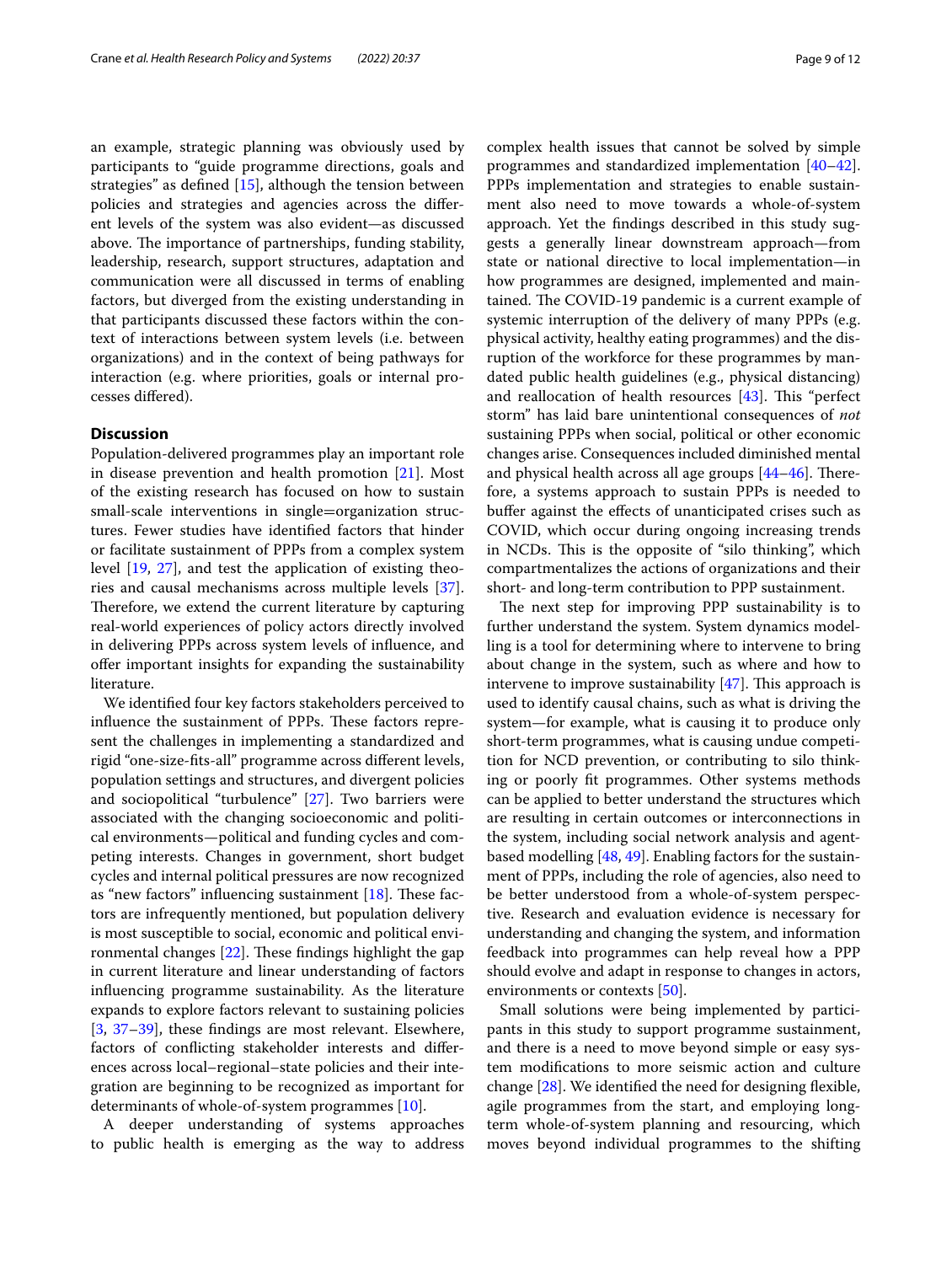and emerging population needs, recognizing the evolving nature of programmes and needs over time [[37](#page-11-7)]. Flexible and agile programmes are better able to withstand a changing sociopolitical environment and respond to shifting population needs. But a systems perspective on NCD issues today recognized the complex causality and need for programmes which often address multiple outcomes  $[31, 48, 49]$  $[31, 48, 49]$  $[31, 48, 49]$  $[31, 48, 49]$  $[31, 48, 49]$ . This means thinking of individual programmes and their sustainability as part of the combined effort rather than in isolation  $[48, 49]$  $[48, 49]$  $[48, 49]$  $[48, 49]$  $[48, 49]$ . When a system is working well, it is showing characteristics of resilience, self-organization or hierarchy [\[28\]](#page-10-27). If hierarchy is important for system stability, then it needs to be supported upstream, downstream and cross-stream through a whole-of-system mindset of the various actors and their part in the system to reduce the risk of silo actions and passing of responsibility as the solution to programme sustainment. Self-organization requires freedom to evolve—like the concept of "tight–loose–tight" explained by one participant. Resilience is described as the opposite of rigidity [[28\]](#page-10-27). Adaptation of PPPs is the essence of implementation frameworks [\[2](#page-10-1), [51,](#page-11-18) [52\]](#page-11-19). Adaptation to enhance the ft for a population or context is now considered a routine part of programme sustainment [[51,](#page-11-18) [53](#page-11-20)]. However, the notion of adaptation is contentious, as it gives rise to tension when a PPP deviates from its original [efective] design and implementation approach to meet the needs of a new population or delivery system [\[37](#page-11-7)]. Some contend that modifcations are necessary [[10,](#page-10-9) [14](#page-10-12)] and even preferred [\[53,](#page-11-20) [54\]](#page-11-21), and while our research concurs, questions remain as to whether PPPs' "core factors" need to be maintained to retain efectiveness and how to maintain effectiveness in a dynamic, shifting system. The sustainability literature also needs to evolve to encompass systems theories, concepts and lexicon [[55](#page-11-22)] to move beyond the current interest in linear sustainability frameworks and templates.

#### **Strengths and limitations**

A key strength of our study is that it is one of few studies to explore how population health programmes can be sustained at the population level. Participants represented extensive, diverse experiences and real-world insights as to factors that infuenced sustaining PPPs. This scope of experience may have contributed to their contemplation of factors at the systems level, whereas most of the current literature addresses how one organization operates or achieves implementation success over shorter periods.

Limitations include our sample size, which was relatively small. It is likely that at the time of data collection, senior public health stakeholders were preoccupied with infectious disease control efforts. Despite this, most ideas were gathered within the frst 5–6 interviews, with the next set of interviews providing confrmation and suggesting we had reached a threshold of new information, and the last two interviews supporting this saturation of ideas [[54\]](#page-11-21). Although the sample was stratifed by the participants' roles within government/NGOs, the majority had worked across organizations and provided examples from their various roles and areas of expertise. This may explain the degree to which we found that new data repeated what was expressed in earlier interviews [[56\]](#page-11-23). However, we note that participants were primarily from one state within Australia. Each state has a slightly different governance structure. This limits the capacity to generalize fndings to all groups and jurisdictions in Australia and elsewhere. However, themes that arose refected ideas expressed by participants from other states and confrmed by participant checking of fndings.

#### **Conclusion**

The sustainment of population prevention programmes at the population level is fraught with many challenges but is necessary to improve long-term population health outcomes. Factors work independently and in concert within and across numerous levels of a complex, dynamic system. The implications of embedding PPPs into the Australian health system, the need for long-term stable funding in ever-changing sociopolitical environments and funding cycles, and the need to embrace the role of multiple organizations holds relevance for other countries.

#### **Abbreviations**

CEO: Chief executive officer; PPP: Population prevention programme; NGO: Nongovernmental organization; NSW: New South Wales; NPAPH: National Partnership Agreement on Preventive Health.

#### **Supplementary Information**

The online version contains supplementary material available at [https://doi.](https://doi.org/10.1186/s12961-022-00843-0) [org/10.1186/s12961-022-00843-0](https://doi.org/10.1186/s12961-022-00843-0).

<span id="page-9-1"></span><span id="page-9-0"></span>**Additional fle 1.** Discussion guide.

**Additional fle 2: Table S1.** Critical analysis of population prevention interventions in relation to the PSAT domains.

#### **Acknowledgements**

We acknowledge the valuable contributions of each of our interview participants.

#### **Authors' contributions**

MC designed the study with input from AB, KL and HM. MC, NN and KL designed the discussion guide. MC conducted the interviews, analysed the data and drafted the manuscript. All authors contributed to the development of qualitative themes and editing of the manuscript. All authors read and approved the fnal manuscript.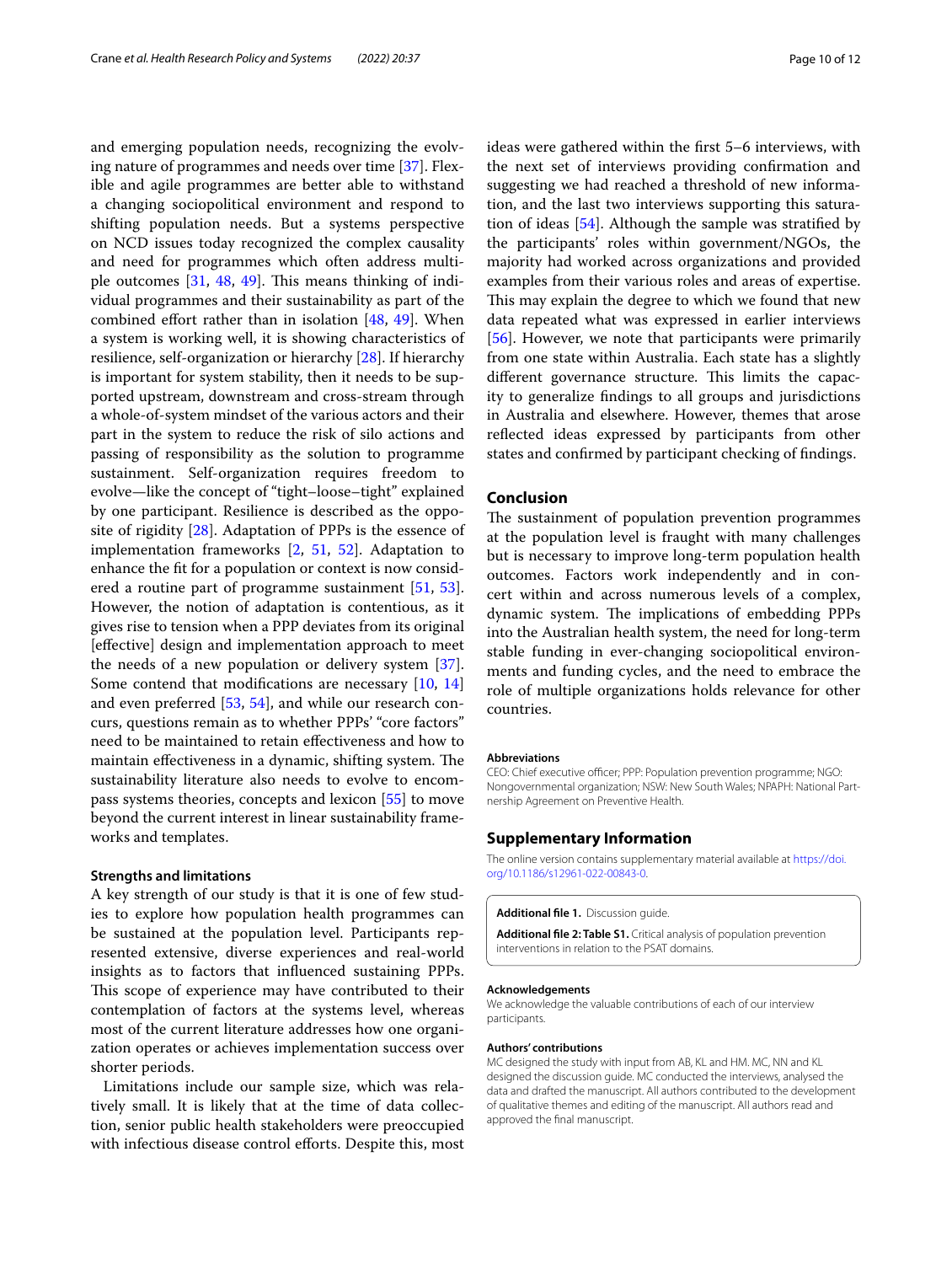#### **Authors' information**

The contents of this paper are solely the responsibility of the individual authors and do not refect the views of the NHMRC or funding partners.

#### **Funding**

This research was supported by The Australian Prevention Partnership Centre through the National Health and Medical Research Council of Australia (NHMRC) Partnership Centre grant scheme (Grant ID: GNT9100001). ACT Health, SA Health, Tasmania Health and VicHealth have contributed funds to support this work as part of the NHMRC Partnership Centre grant scheme. NN is funded by a NHMRC MRFF Priority Investigator Grant (APP1194785).

#### **Availability of data and materials**

The datasets generated and/or analysed during the current study are not publicly available due to ethics requirements to ensure privacy of identifying information.

#### **Declarations**

#### **Ethics approval and consent to participate**

Ethics approval was given by the University of Sydney Human Research Ethics Committee 2019/537. Participants gave written or verbal (recorded) consent before participating in the study.

#### **Consent for publication**

Consent to publish anonymous fndings was given by all participants. Participant checking of the fnal manuscript was received prior to submission.

#### **Competing interests**

NN and JW work within NSW local health services. Neither were involved in the data collection or primary data analysis.

#### **Author details**

<sup>1</sup>The Australian Prevention Partnership Centre, The Sax Institute, 235 Jones Street, Ultimo, NSW 2007, Australia. <sup>2</sup>Sydney School of Public Health, the University of Sydney, Sydney, NSW 2006, Australia. <sup>3</sup> Prevention Research Collaboration, Charles Perkins Centre, the University of Sydney, Sydney, NSW 2006, Australia. <sup>4</sup> Hunter New England Population Health, Hunter New England Local Health District, Wallsend, NSW, Australia. <sup>5</sup> Hunter Medical Research Institute (HMRI), New Lambton, NSW, Australia. <sup>6</sup>School of Medicine and Public Health, The University of Newcastle, Callaghan, NSW 2308, Australia. <sup>7</sup>National Centre of Implementation Science (NCOIS), The University of Newcastle, Callaghan, NSW, Australia. <sup>8</sup>Department of Family Practice, University of British Columbia, 5950 University Boulevard, Vancouver, BC V6T 123, Canada. <sup>9</sup>Centre for Hip Health and Mobility, Vancouver Coastal Health Research Centre, 2635 Laurel St, Vancouver, BC V57 1M9, Canada.

#### Received: 5 August 2021 Accepted: 21 March 2022 Published online: 07 April 2022

#### **References**

- <span id="page-10-0"></span>1. World Health Organization (2013). Global action plan for the prevention and control of noncommunicable diseases 2013–2020. Geneva WHO.
- <span id="page-10-1"></span>2. Shelton RC, Chambers DA, Glasgow RE. An extension of RE-AIM to enhance sustainability: addressing dynamic context and promoting health equity over time. Front Public Health. 2020;8:134.
- <span id="page-10-2"></span>3. Shoesmith A, Hall A, Wolfenden L, Shelton RC, Powell BJ, Brown H, McCrabb S, Sutherland R, Yoong S, Lane C. Barriers and facilitators infuencing the sustainment of health behaviour interventions in schools and childcare services: a systematic review. Implement Sci. 2021;16(1):1–20.
- <span id="page-10-3"></span>4. Stirman SW, Kimberly J, Cook N, Calloway A, Castro F, Charns M. The sustainability of new programs and innovations: a review of the empirical literature and recommendations for future research. Implement Sci. 2012;7(1):17.
- <span id="page-10-4"></span>5. Moore JE, Mascarenhas A, Bain J, Straus SE. Developing a comprehensive defnition of sustainability. Implement Sci. 2017;12(1):110.
- <span id="page-10-6"></span><span id="page-10-5"></span>7. Brownson RC, Allen P, Jacob RR, Harris JK, Duggan K, Hipp PR, Erwin PC. Understanding mis-implementation in public health practice. Am J Prev Med. 2015;48(5):543–51.
- <span id="page-10-7"></span>8. Hailemariam M, Bustos T, Montgomery B, Barajas R, Evans LB, Drahota A. Evidence-based intervention sustainability strategies: a systematic review. Implement Sci. 2019;14(1):57.
- <span id="page-10-8"></span>9. Chambers DA, Glasgow RE, Stange KC. The dynamic sustainability framework: addressing the paradox of sustainment amid ongoing change. Implement Sci. 2013;8(1):117.
- <span id="page-10-9"></span>10. Shelton RC, Cooper BR, Stirman SW. The sustainability of evidence-based interventions and practices in public health and health care. Annu Rev Public Health. 2018;39:55–76.
- <span id="page-10-10"></span>11. Glasgow RE, Chambers D. Developing robust, sustainable, implementation systems using rigorous, rapid and relevant science. Clin Transl Sci. 2012;5(1):48–55.
- <span id="page-10-11"></span>12. Greenhalgh T, Wherton J, Papoutsi C, Lynch J, Hughes G, A'Court C, Hinder S, Fahy N, Procter R, Shaw S. Beyond adoption: A new framework for theorizing and evaluating nonadoption, abandonment, and challenges to the scale-up, spread, and sustainability of health and care technologies. J Med Intern Res. 2017;19:11.
- <span id="page-10-23"></span>13. Palinkas LA, Chou C-P, Spear SE, Mendon SJ, Villamar J, Brown CH. Measurement of sustainment of prevention programs and initiatives: the sustainment measurement system scale. Implement Sci. 2020;15(1):1–15.
- <span id="page-10-12"></span>14. Stirman SW, Miller CJ, Toder K, Calloway A. Development of a framework and coding system for modifcations and adaptations of evidence-based interventions. Implement Sci. 2013;8(1):65.
- <span id="page-10-13"></span>15. Luke DA, Calhoun A, Robichaux CB, Elliott MB, Moreland-Russell S. Peer reviewed: the program sustainability assessment tool: a new instrument for public health programs. Prevent Chronic Dis. 2014;11:1.
- <span id="page-10-14"></span>16. Schell SF, Luke DA, Schooley MW, Elliott MB, Herbers SH, Mueller NB, Bunger AC. Public health program capacity for sustainability: a new framework. Implement Sci. 2013;8(1):15.
- <span id="page-10-15"></span>17. Whelan J, Love P, Pettman T, Doyle J, Booth S, Smith E, Waters E. Cochrane update: predicting sustainability of intervention efects in public health evidence: identifying key elements to provide guidance. J Public Health. 2014;36(2):347–51.
- <span id="page-10-16"></span>18. Bodkin A, Hakimi S. Sustainable by design: a systematic review of factors for health promotion program sustainability. BMC Public Health. 2020;20(1):1–16.
- <span id="page-10-17"></span>19. Scudder AT, Taber-Thomas SM, Schaffner K, Pemberton JR, Hunter L, Herschell AD. A mixed-methods study of system-level sustainability of evidence-based practices in 12 large-scale implementation initiatives. Health Res Policy Syst. 2017;15(1):102.
- <span id="page-10-18"></span>20. Proctor E, Luke D, Calhoun A, McMillen C, Brownson R, McCrary S, Padek M. Sustainability of evidence-based healthcare: research agenda, methodological advances, and infrastructure support. Implement Sci. 2015;10(1):88.
- <span id="page-10-19"></span>21. Kindig D, Stoddart G. What is population health? Am J Public Health. 2003;93(3):380–3.
- <span id="page-10-20"></span>22. Kindig DA. Understanding population health terminology. Milbank Q. 2007;85(1):139–61.
- <span id="page-10-21"></span>23. Bagnall A-M, Radley D, Jones R, Gately P, Nobles J, Van Dijk M, Blackshaw J, Montel S, Sahota P. Whole systems approaches to obesity and other complex public health challenges: a systematic review. BMC Public Health. 2019;19(1):1–14.
- <span id="page-10-22"></span>24. Simmons R, Shifman J. Scaling up health service innovations: a framework for action. Scaling up health service delivery: 2007:1–30.
- <span id="page-10-24"></span>25. Scheirer MA. Linking sustainability research to intervention types. Am J Public Health. 2013;103(4):e73–80.
- <span id="page-10-25"></span>26. Hawe P, Shiell A, Riley T. Theorising interventions as events in systems. Am J Community Psychol. 2009;43(3):267–76.
- <span id="page-10-26"></span>27. Greenhalgh T, Macfarlane F, C. BARTON-SWEENEY and F. Woodard, "If we build it, will it stay?" A case study of the sustainability of whole-system change in London. Milbank Q. 2012;90(3):516–47.
- <span id="page-10-27"></span>28. Meadows DH. Thinking in systems: A primer, chelsea green publishing; 2008.